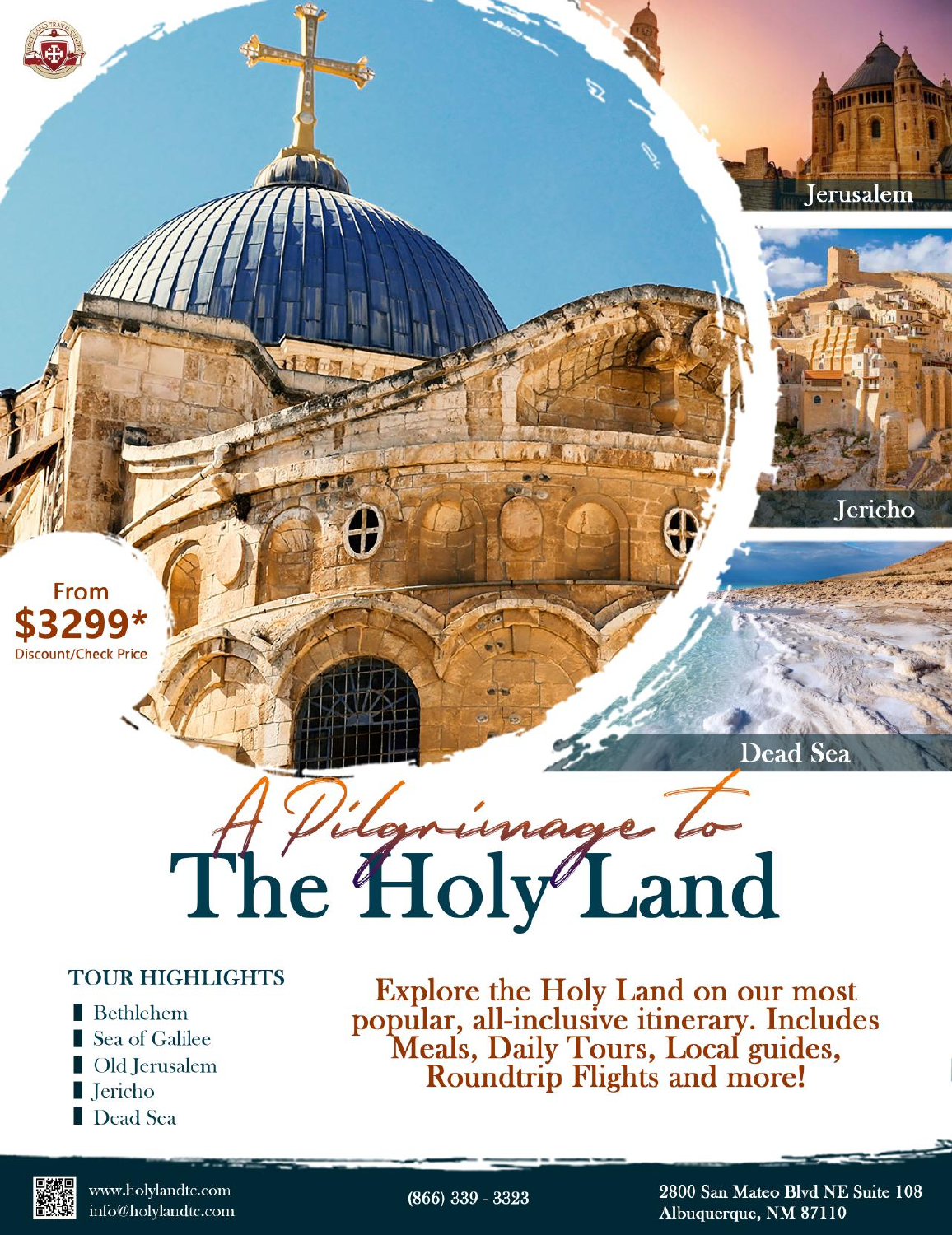#### **Day by Day Itinerary**

**Day 1: Depart USA: Flight to Tel Aviv:** Depart for your flights to Tel Aviv. Dinner on-board, relax, and anticipate your arrival the next day.

**Day 2: Tel Aviv: Arrive to The Holy Land:** We are greeted upon arrival by our Holy Land Travel Center Representative who will accompany us throughout the pilgrimage. We then transfer to our hotel for a welcome dinner and overnight.

**Overnight:** Bethlehem (D)

**Day 3: Bethlehem/ Ein Karem: Visitation of Mary And Birthplace of Jesus:** On our first day in the Holy Land, we present an overview for a better understanding of its geography and some of the key sites surrounding the area and what makes it such a unique area to the three major religions – Judaism, Christianity and Islam. We then head to the village of Ein Karem, the birthplace of St John the Baptist and to the Church of Visitation where the Blessed Virgin Mary visited her cousin, Elizabeth, and proclaimed the 'Magnificat'. In the afternoon we drive to the Shepherd's Fields where the angels announced the birth of Jesus. Then we visit the Church of the Nativity in Bethlehem that stands upon the site where Jesus was born. Return to our hotel for dinner and overnight. **Overnight:** Bethlehem (B, D)

**Day 4: Caesarea/ Haifa/ Nazareth:** After breakfast, we head to Caesarea by the Sea to visit the Roman Crusader remains before we continue to Haifa. Upon arrival in Haifa, we will visit Stella Maris, a Carmelite Monastery with the Madonna of Mt Carmel. Next, we stop at the Baha'i Gardens, which includes a staircase of nineteen terraces extending all the way up the northern slope of Mount Carmel. We visit the Basilica of the Annunciation where we will celebrate Mass.We then continue to our hotel in Nazareth.

**Overnight:** Nazareth (B, D)

**Day 5: Tiberias: The Ministry of Christ in the Galilee:** Today we will take boat ride across the Sea of Galilee to Capernaum to see the synagogue and St Peter's house, a visit to the Mount of the Beatitudes where the Sermon on the Mount was given, to Tabgha to see the splendid mosaic about the miracle of the loaves and fishes, and to the nearby Church of Peter's Primacy where Peter was told "Feed my lambs, feed my sheep." There will be an unforgettable Mass near the shores of the Sea of Galilee at the Primacy or Mt Beatitudes. Next, we head the Magdala Center, the village of Mary Magdalene, where we visit the newly built church on site and the newly excavated ruins. **Overnight:** Nazareth (B, D)

**Day 6: Cana/ Mt Tabor:** After breakfast, we drive to Cana, where couples will have the opportunity to renew wedding vows. Next, we enjoy a visit to Joseph's carpentry shop. This afternoon, we head to Mount Tabor, the site of the Transfiguration. Continue to Bethlehem.

**Overnight:** Bethlehem (B, D)

**Day 7: Mt Of Olives/ Mt. Zion: The Passion of Jesus' Last Hours:** We begin our day with a visit to the Mount of Olives where Jesus prayed, continue to the church of Pater Noster where Jesus taught the disciples the Lord's Prayer. Next, we walk the Palm Sunday road, stopping at Dominus Flevit, where Jesus wept over Jerusalem. Then to Gethsemane, the Rock of Agony where Jesus prayed His last prayer before his arrest. Next, we head to Mount Zion, visiting the cave of Assumption (Dormition Abbey) of Mary to heaven. We visit the room of the Last Supper, and the Church of St. Peter Gallicantu, where Peter denied Jesus three times. We end our day visiting the Wailing Wal before we continue to our hotel for dinner and overnight.

**Overnight:** Bethlehem (B, D)

**Day 8: Old City Jerusalem: The Way of The Cross:** After breakfast we head to Jerusalem and start our visit with St Anne Church (the traditional birthplace of the Virgin Mary). Continue to view the Sisters of Zion, Ecco Homo where Pilate proclaimed "Behold the man." Next, we retrace the last steps of Jesus as we walk along the Via Dolorosa (Way of Sorrow), through the markets of the Old City praying the Stations of the Cross at each station shrine, we reflect on the greatness of His sacrifice. Finally, we arrive at the Church of the Holy Sepulchre for Mass. Free time in the Old City of Jerusalem for prayers. Dinner and overnight at our hotel. **Overnight:** Bethlehem (B, L, D)

**Day 9: Bethany/ Jericho: The Wilderness:** We begin our day with a visit to Bethany where Jesus raised Lazarus from the dead. The desert east of Jerusalem is rich in Christian tradition. At the oasis town of Jericho, visit the excavations of the oldest city in the world and view Mt. Temptation where Jesus fasted and was tempted by Satan. On the way back there is time for a swim (or rather a float!) in the mineral-rich waters of the Dead Sea, renowned for its healing properties. We then visit the Jordan River to remember our Lord's baptism. **Overnight:** Bethlehem (B, L, D)

**Day 10: Depart Tel Aviv: Return to the USA:** Today we bid farewell to the Holy Land and will return with memories and keepsakes that will last a lifetime.

Tour Number: GTD-22HL-10D Holy Land Travel Center - info@holylandtc.com Tel. (866) 339-3323 CST-2117169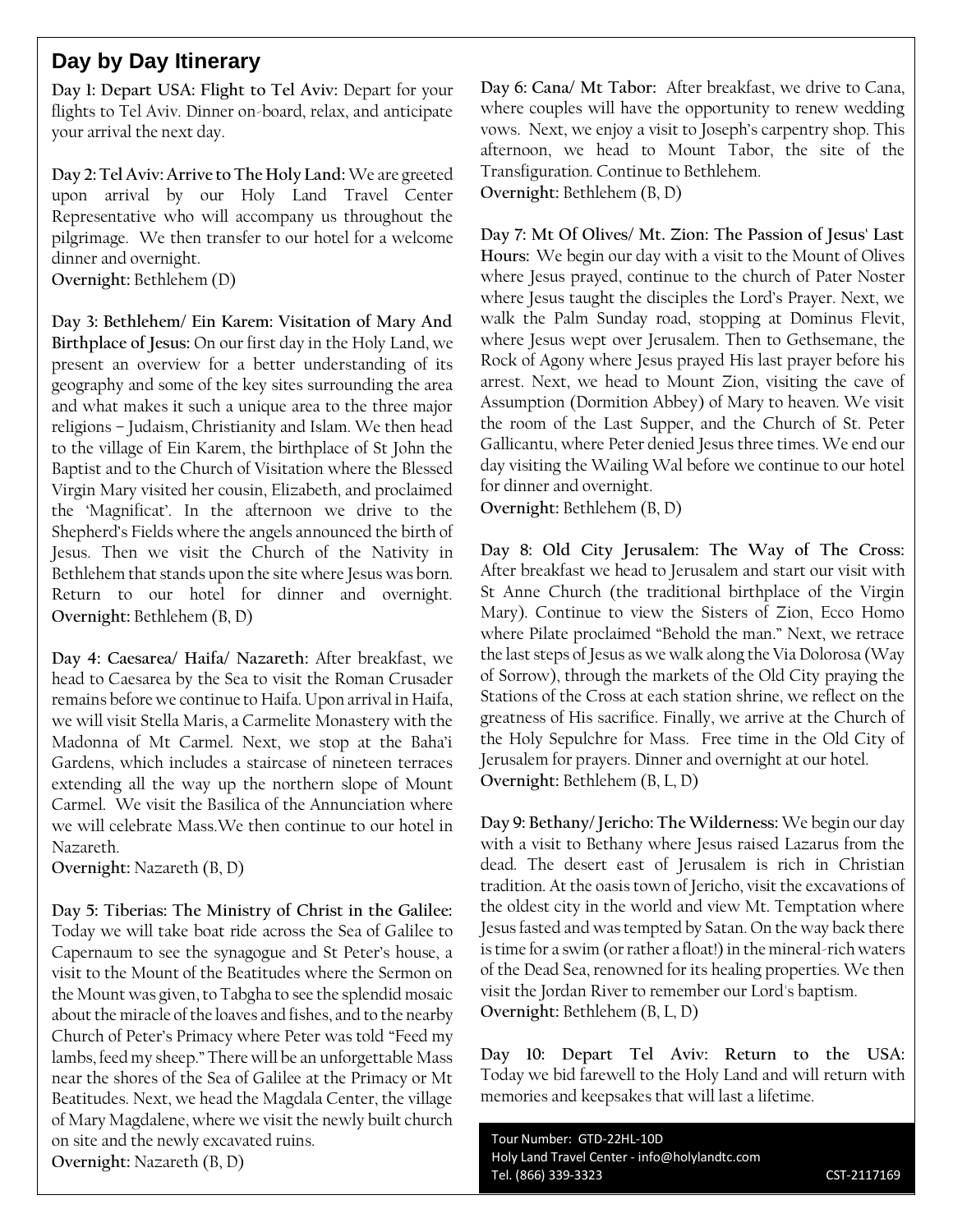

| <b>BASE PRICE PER PERSON</b>                                                            |           | \$3299.00*                   | <b>BASE PRICE INCLUDES:</b>                |
|-----------------------------------------------------------------------------------------|-----------|------------------------------|--------------------------------------------|
| Double occupancy with base airfare                                                      |           |                              | • Roundtrip airfare from major US Airports |
| *Discount cash/check price                                                              |           |                              | • All activities                           |
| <b>OPTIONS</b>                                                                          |           |                              | • 8 Nights accommodation                   |
| • For a single room*: add $$700$                                                        |           |                              | • Meals per Itinerary                      |
| *Subject to availability<br>• Land-only option: \$2499 (no flights or airport transfers |           |                              | • Local Tour guide / escort                |
| included)                                                                               |           |                              | • Sunday Mass                              |
| • Travel Insurance: add \$187                                                           |           |                              | • 6 Nights Bethlehem                       |
| <b>FIRST PAYMENT</b>                                                                    | \$500.00  | DUE: NOW                     | • 2 Nights Nazareth/Tiberias               |
| <b>SECOND PAYMENT</b>                                                                   | \$1249.00 | <b>DUE: 150 DAYS PRIOR</b>   |                                            |
| THIRD PAYMENT                                                                           | \$1000.00 | DUE: 90 DAYS PRIOR           |                                            |
| <b>FINAL PAYMENT</b>                                                                    |           | REMAINING DUE: 45 DAYS PRIOR |                                            |

## Why Travel with Us?

The Holy Land Travel Center is a family-run business providing pilgrims with an unmatched religious group travel experience. Operated by a husband and wife team from the Qumsieh family, one of the oldest Christian families from the Bethlehem suburb Beit Sahour; the center offers a unique opportunity to be fully immersed in the Christian community of the Holy Land.

The tours are professionally organized to ensure that pilgrims receive the highest quality in travel and lodging. But we pride ourselves most on offering a personalized experience. From the first day you are treated like family, welcomed into the local Christian homes, offered stories of faith by residents, and unfettered access to holy sites.